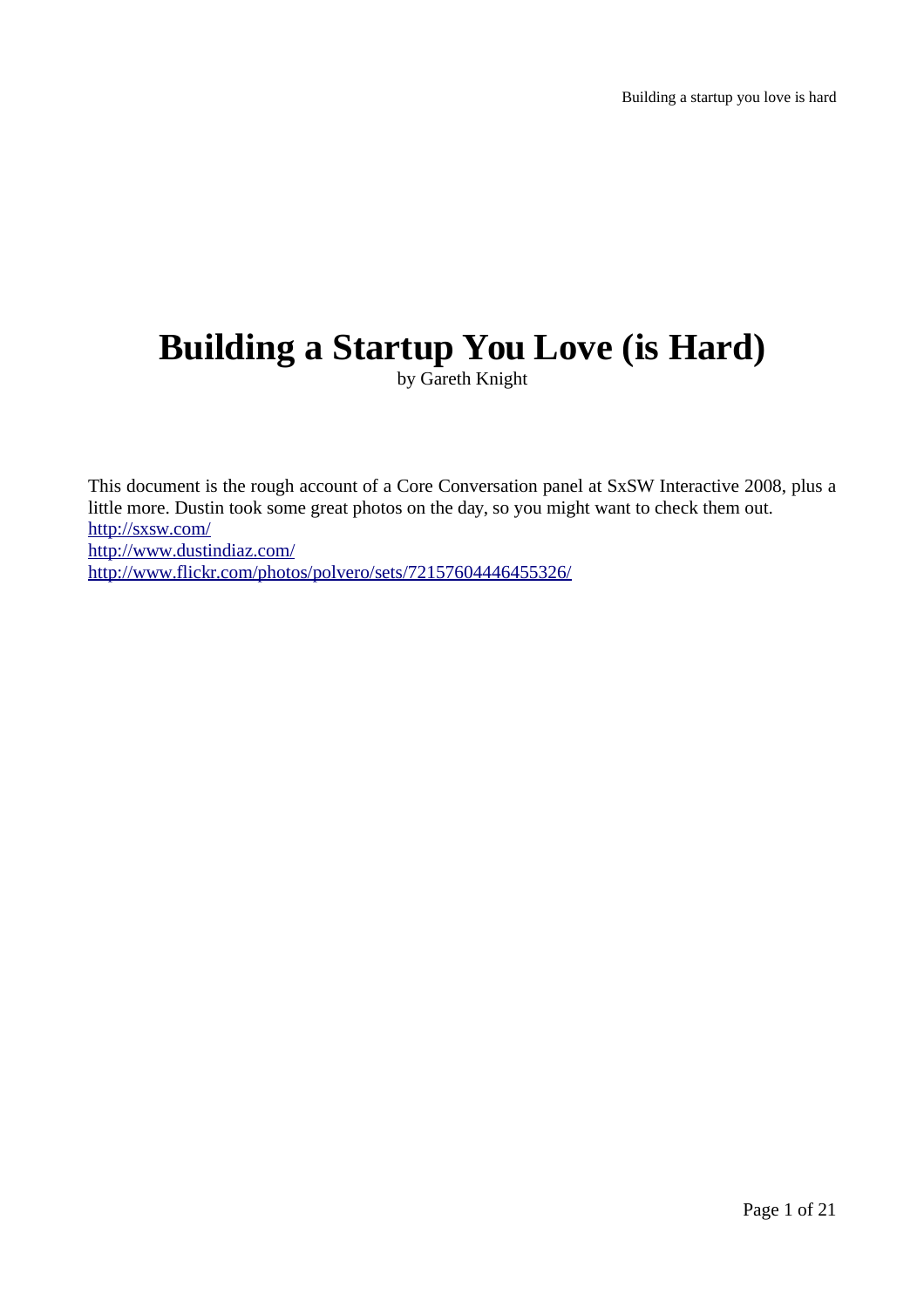For those who have made mistakes before us, and shared them; For those who would make mistakes tomorrow, and pick themselves up after...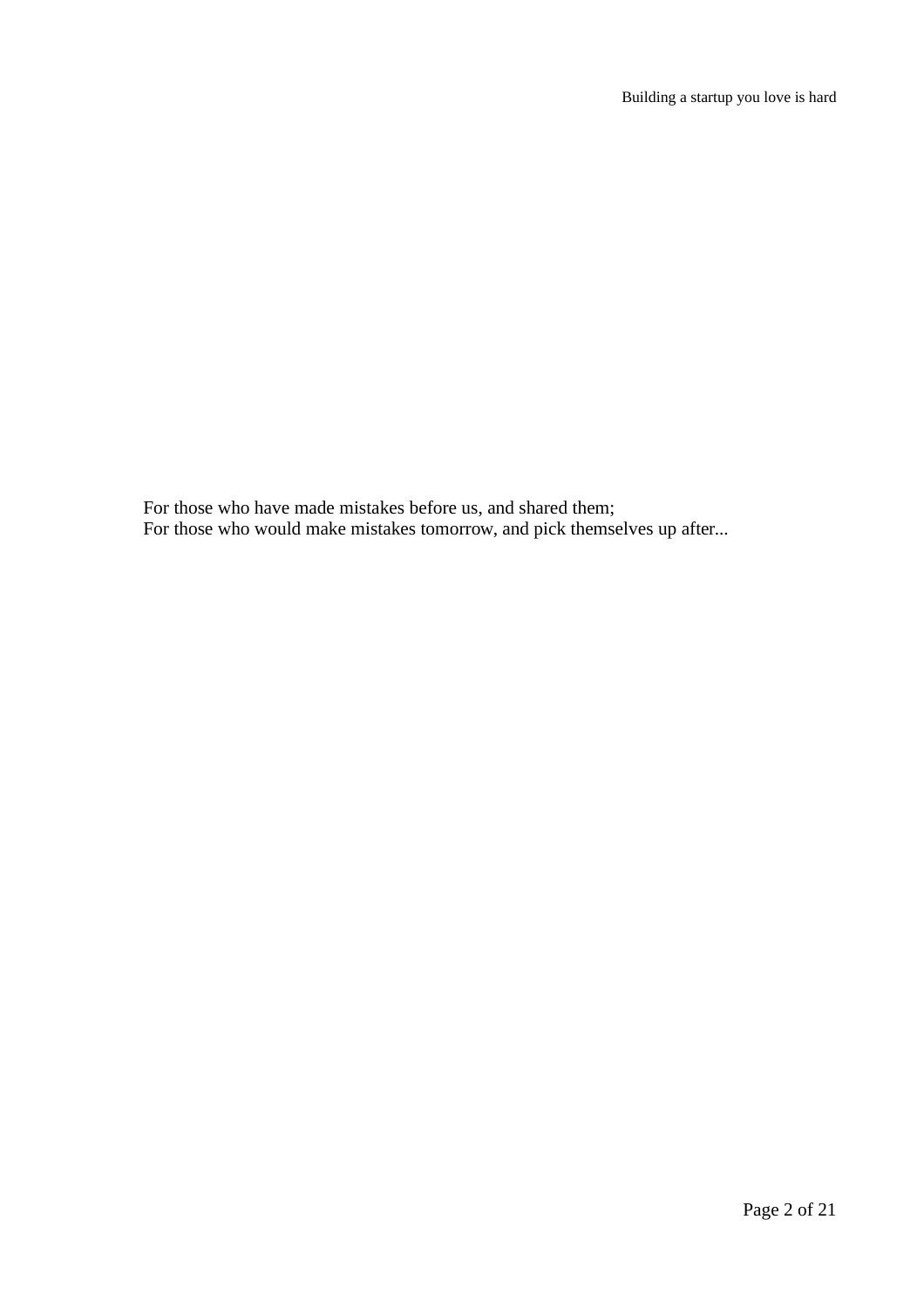## **Table of Contents**

| Define what success looks like for you, don't fumble around and be wishy washy7 |  |
|---------------------------------------------------------------------------------|--|
|                                                                                 |  |
|                                                                                 |  |
|                                                                                 |  |
|                                                                                 |  |
|                                                                                 |  |
|                                                                                 |  |
|                                                                                 |  |
|                                                                                 |  |
|                                                                                 |  |
|                                                                                 |  |
|                                                                                 |  |
|                                                                                 |  |
|                                                                                 |  |
|                                                                                 |  |
|                                                                                 |  |
|                                                                                 |  |
|                                                                                 |  |
|                                                                                 |  |
|                                                                                 |  |
|                                                                                 |  |
|                                                                                 |  |
|                                                                                 |  |
|                                                                                 |  |
|                                                                                 |  |
| Model your time, productivity and billing. Graphs will help spot trends 14      |  |
|                                                                                 |  |
|                                                                                 |  |
|                                                                                 |  |
|                                                                                 |  |
| Get a life and / or business coach. Get advisors. Find a mentor you respect 16  |  |
|                                                                                 |  |
|                                                                                 |  |
|                                                                                 |  |
|                                                                                 |  |
|                                                                                 |  |
|                                                                                 |  |
|                                                                                 |  |
|                                                                                 |  |
|                                                                                 |  |
|                                                                                 |  |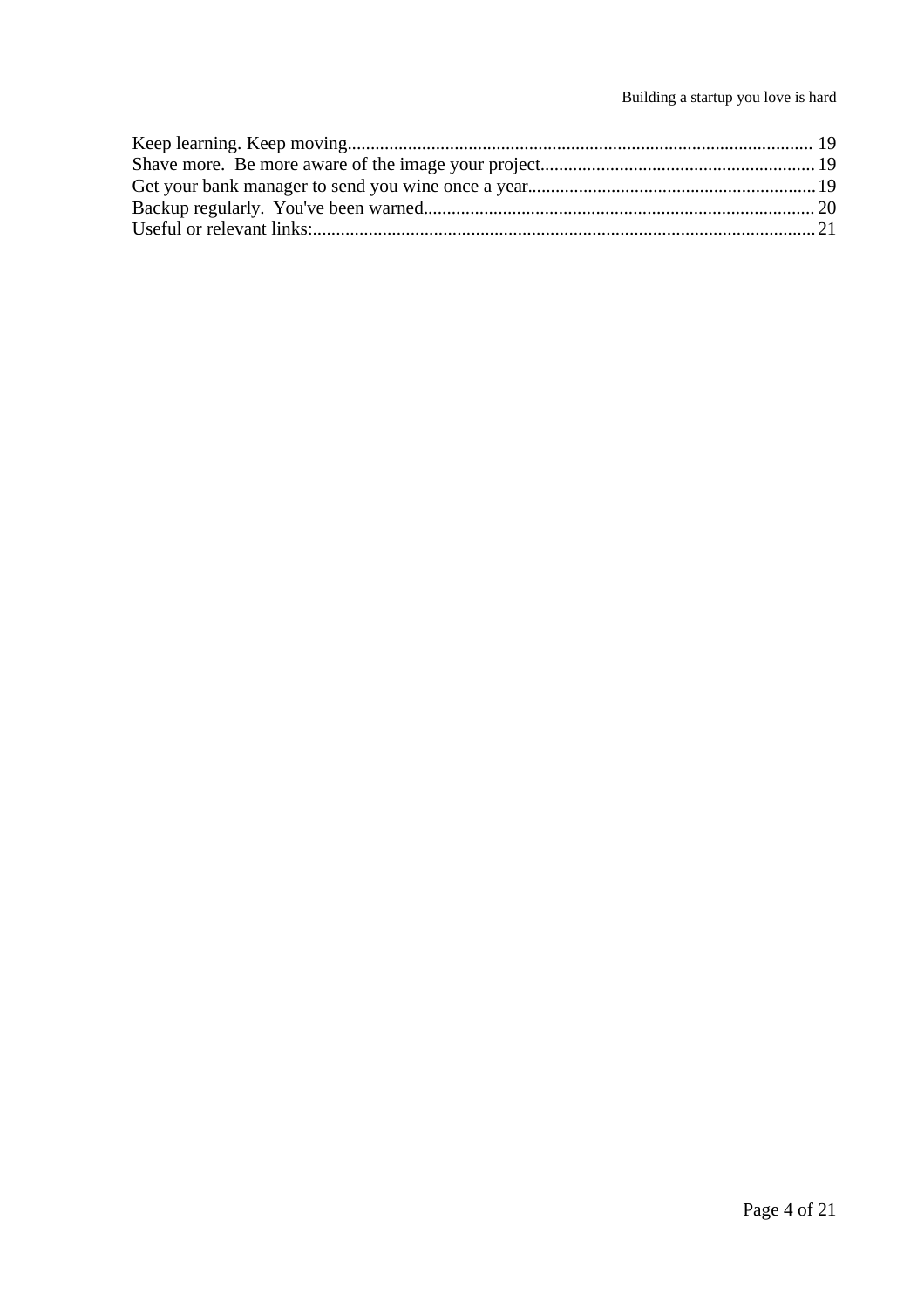## A short disclaimer

These are obviously all my own opinions and as such I cannot take responsibility for anything that happens once you've read this document.

Whilst I would say that the following are things that I have learnt through the school of hard knocks, I don't profess to be anything more than someone who is trying to learn and apply what I have learnt I'm certainly not going to say I'm on top of all of them!

Any feedback welcome, please distribute if you like it, however **please don't rip it off or claim it's your thinking.**

**garethDOTknight[AT]gmailDOTcom** (*hope the spammers missed that!*) <http://www.oneafrikan.com/>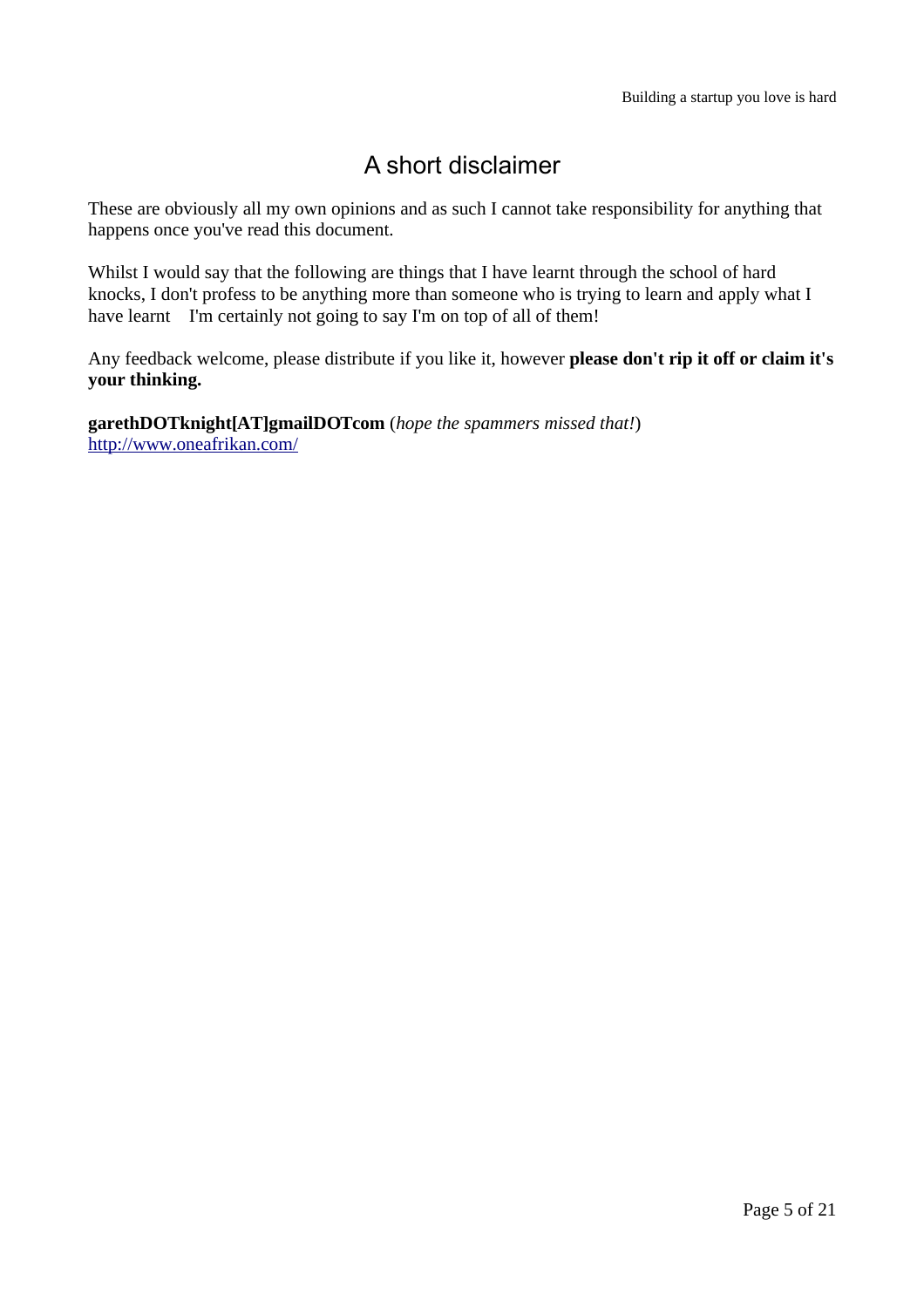## Some questions to ask yourself before starting:

Are you already a business owner? Do you want to be a business owner? What's your age? Do you mind hard work? Do you have savings in the bank? Are you a coder, a business person, an ideas person, or a generalist? Do you want to create a big business, a global business, or a lifestyle business?

#### **If you have a business:**

- 1. do you have a business partner?
- 2. is it a product or service business?
- 3. are you cashflow positive?
- 4. are you profitable or in debt?

I've tried to keep the content as short and easily digestible as possible, erring on the side of brevity. I've also tried to group things so that chunks digest together better, but they're not in any particular order the truth is you need to do it ALL.

If you'd like some elaboration then please feel free to ask me.

#### **Without further ado, here's the content:**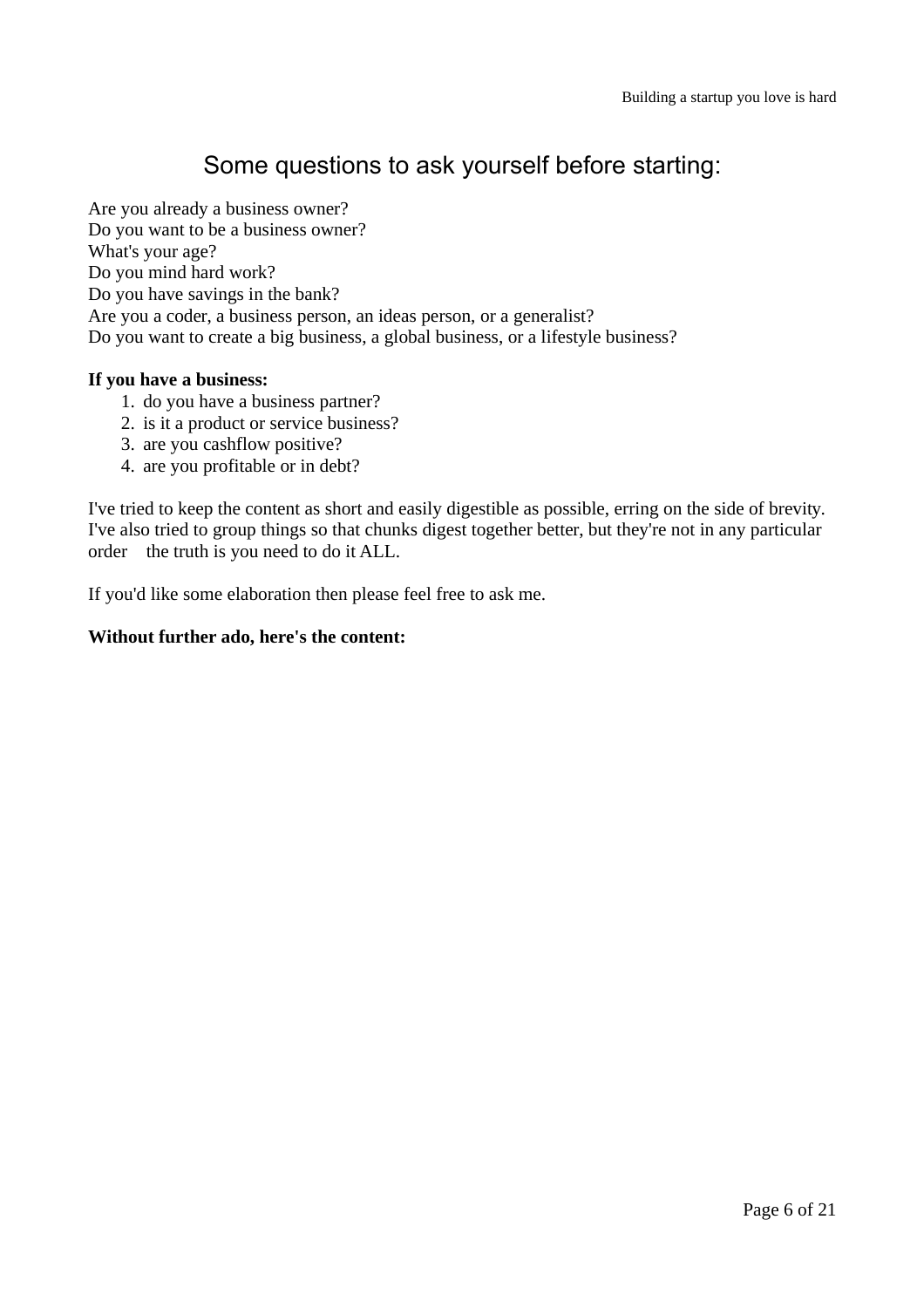## Set real goals you can achieve

## Ask yourself what kind of business you'll love. Then start.

Set SMART goals to make sure you know if you're reaching them.

- $S = Specific$
- $M = Measurable$
- $A = Attainable$
- $R =$ Realistic
- $T =$ Timely

Use the internet to learn more about SMART goals.

## Define what success looks like for you, don't fumble around and be wishy washy.

Everyone has their own ideas and parameters for what success is, so you need to know what yours are before you find your success.

Some good places to start are:

- 1. What kind of cashflow will you be happy with?
- 2. What kind of people do you want to work with?
- 3. Are you looking for industry or regional kudos that will indicate some level of personal and professional achievement?

## Embrace your fears. They are only fears.

It's the only way to start and make progress. Jump off the cliff.

There's never a right time to get started, so just do it and work things out as you go.

Don't let other people impose their fears into your thinking, it will only muddle you further.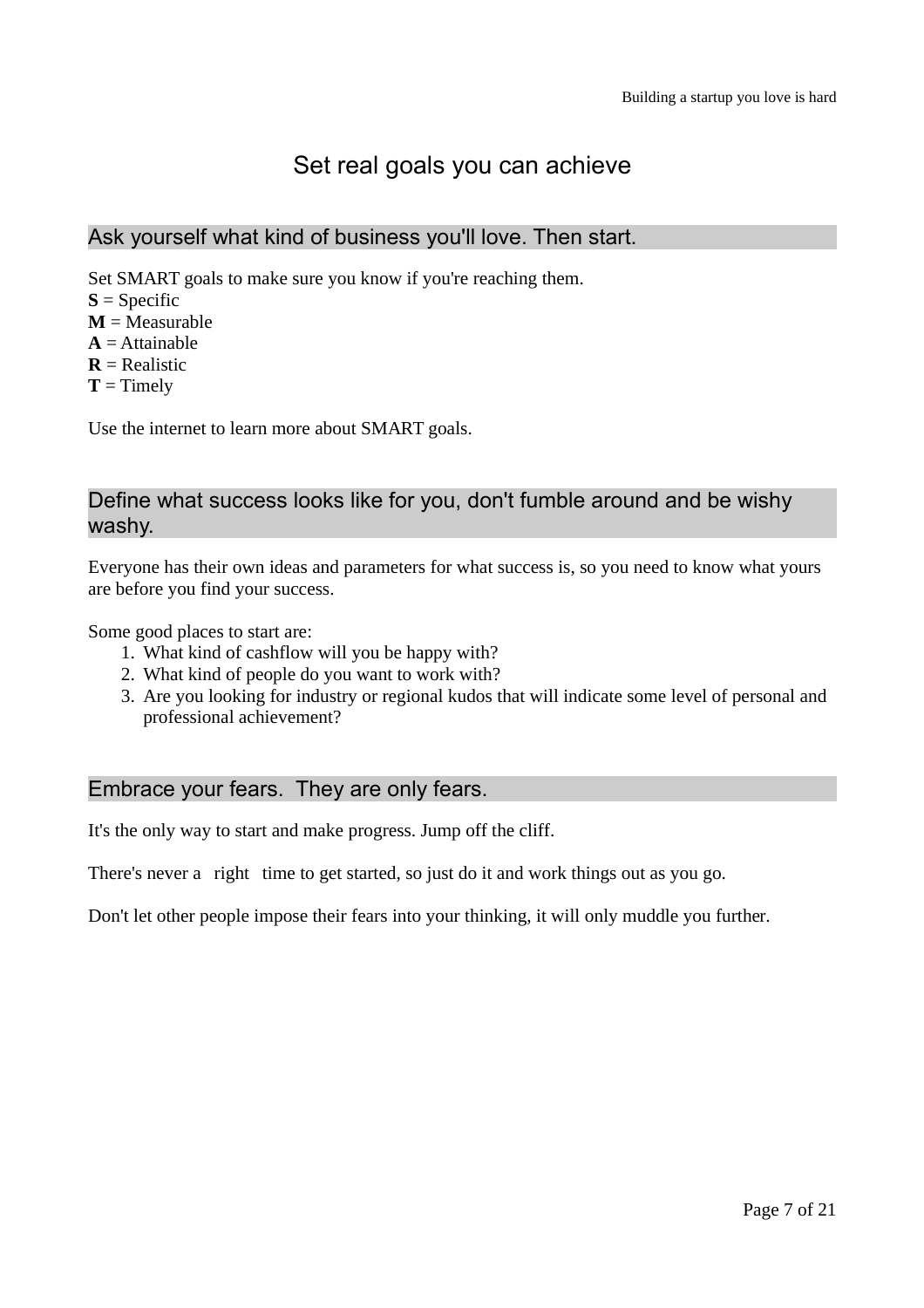## Become financially smarter

## Cashflow is King, always, without exception.

You should always always always have an eye on your cashflow, which literally means how much cash you have in the bank. When you lose sight of this, you **will** come unstuck and have to go to emergency measures. Knowing what cash you have frees you up to focus on bringing it in and to set your goals.

Know what your cashflow needs are at the beginning of the month; then re-assess at around the 10 or 12 of that month. Start collecting or making arrangements for what you need from then.

## Learn to leverage debt. Don't let debt ruin your business.

I categorically don't recommend you get into debt if you can avoid it, as it's a big risk. However, if you can bear the risk, and can manage it well, it can serve you without you having to find other less economical sources.

I prefer credit cards as they don't lock you into overly long payment terms, and you can squash the debt when you're able to.

Make sure you make your interest payments every month so you don't affect your credit rating; know where you are within your limit at all time; revolve credit from one provider to another to get better interest rate deals.

## Learn to accept "bread and butter" work for what it is.

There will always be work that is less exciting, more repetitive and which generates a lower profit. It's called **bread and butter** 'cos it's likely that although it's not great or ideal work, it puts bread and butter on the table and keeps the wolf from the kitchen door.

More specifically, it's likely to keep your business running, but not generate great returns or much profit. In the web industry it's probably something like doing website updates or maintenance, or is a specific kind of reliable customer you've well got profiled but which doesn't bring you much margin.

Generally it's 60 to 90% of your workload, or userbase. **Caveat:** I'm sure some people do better!

Conversely, if you can find it there will also be more ideal work, or **cream** which makes you happier, presents more of a challenge, is more rewarding both professionally and commercially, and will probably generate more profit.

This might be £1200 a day consulting work, billing out at corporate day rates for technical work, or acquiring a customer whose yearly value is 10x what you paid to acquire them (once you factor out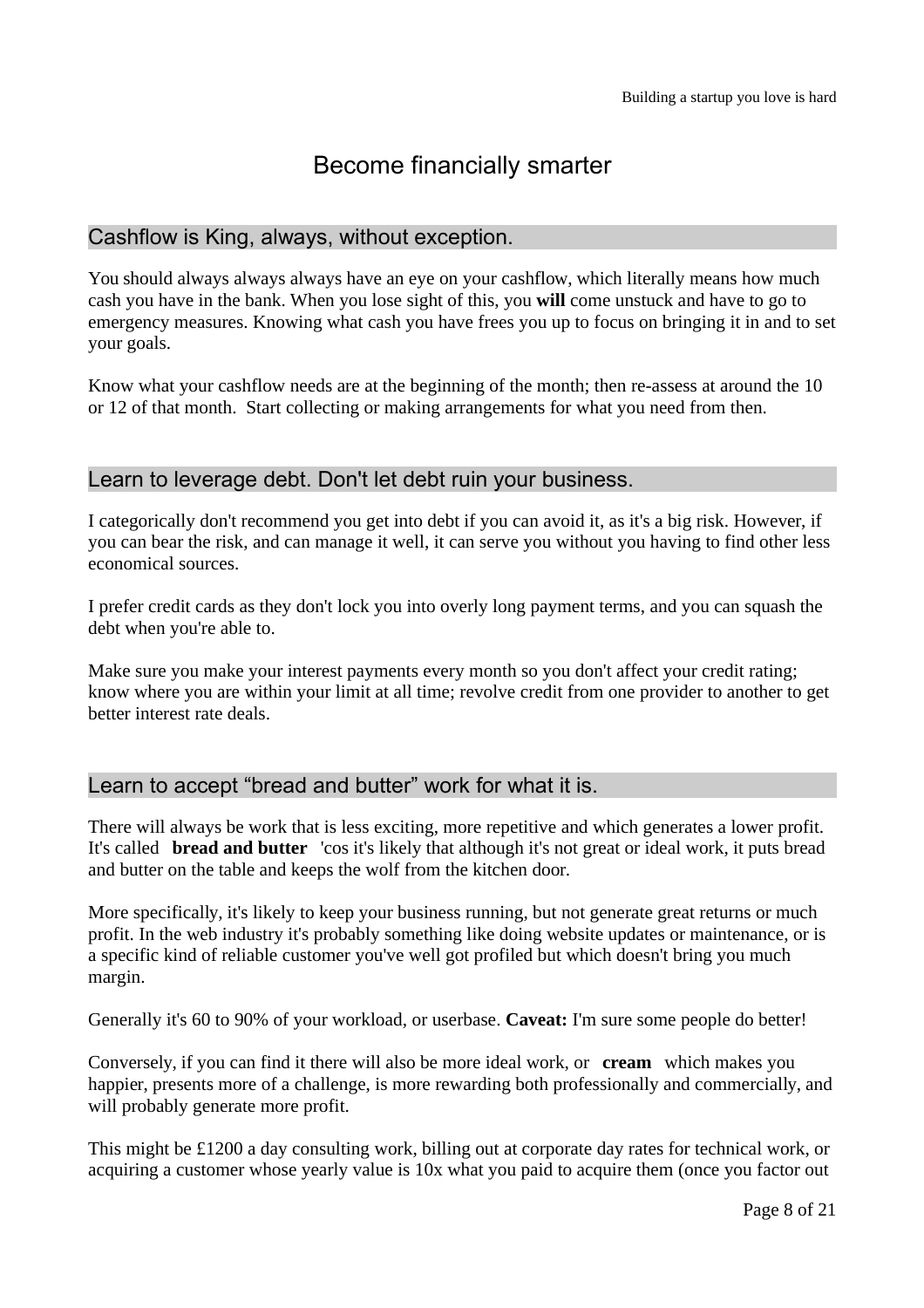cost of sales of course).

Generally it's 2 to 10% of your workload, or userbase. **Caveat:** I'm sure some people do better!

#### You should aim to **reduce the bread and butter** and **increase the cream work**.

Note also how the 80/20 rule applies here...

## Save for the rainy days that will come.

You'll need to pay VAT, or Tax, or something, so have some cash available to do that.

Having a few months cash under the mattress is a good way to get around your fears and to help you to focus.

Saving cash to pay the government is a sure way to prevent you from having to dip into profit/loans/credit/salaries/growth funds when you need to pay up.

I've found creating two separate bank accounts for each and putting money in both every month is a great way of KISS.

## There are only 3 ways to make more money.

To make more money you can:

- 1. gain new customers
- 2. get more money from existing customers
- 3. raise your prices

Start with the easiest to implement for you, then move onto the next. Do something in your business to optimise for each as soon as you can.

#### Spread your bets, scale up if your bets pay off.

Make sure you don't put all your eggs in one basket, to mitigate your risks. If a bet does pay off, then scale it up quickly to get as much out of it as possible.

#### Charge more than you think you should.

You're more than likely charging less then you should. Try it, you'll be surprised.

You'll find you'll make more money, and get more satisfaction out of what you do. It's easier to earn more from less projects, then earn more from more projects. The inference is that you charge more, but have less to manage while still earning more. **Start charging more until people stop asking you to do work for them.**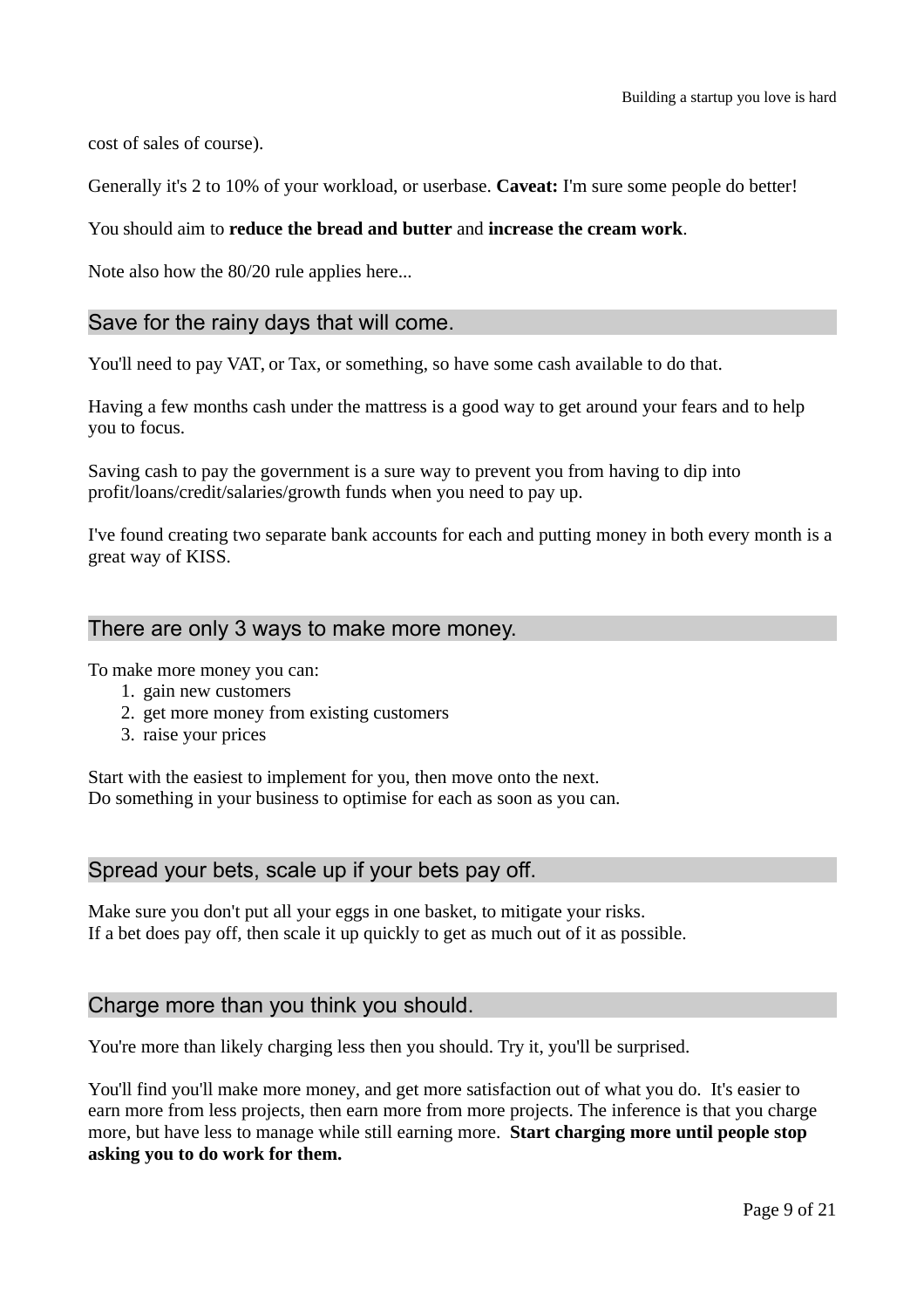## Get a good accountant. No, get a great accountant.

Make sure you educate them about your business and market, so they can give better advice.

I can't overstate the importance of a good, proactive, helpful, accountant, who knows that helping to make you successful will also make them more successful.

Don't be afraid to interview your prospective accountant - I would advise it's always a 2 way relationship that is most productive and leads to best results.

## Understand P/L statements & Balance sheets.

You'll make less mistakes, and you won't have the wool pulled over your eyes.

Accountants, bankers and financial people generally think in terms of Profit and Loss (P/L) and Balance sheets. At a high level, they're health indicators for your business, and summaries of the way things are going.

If you can understand them, your ability to communicate with financial people will be better, the benefits of which are pretty obvious.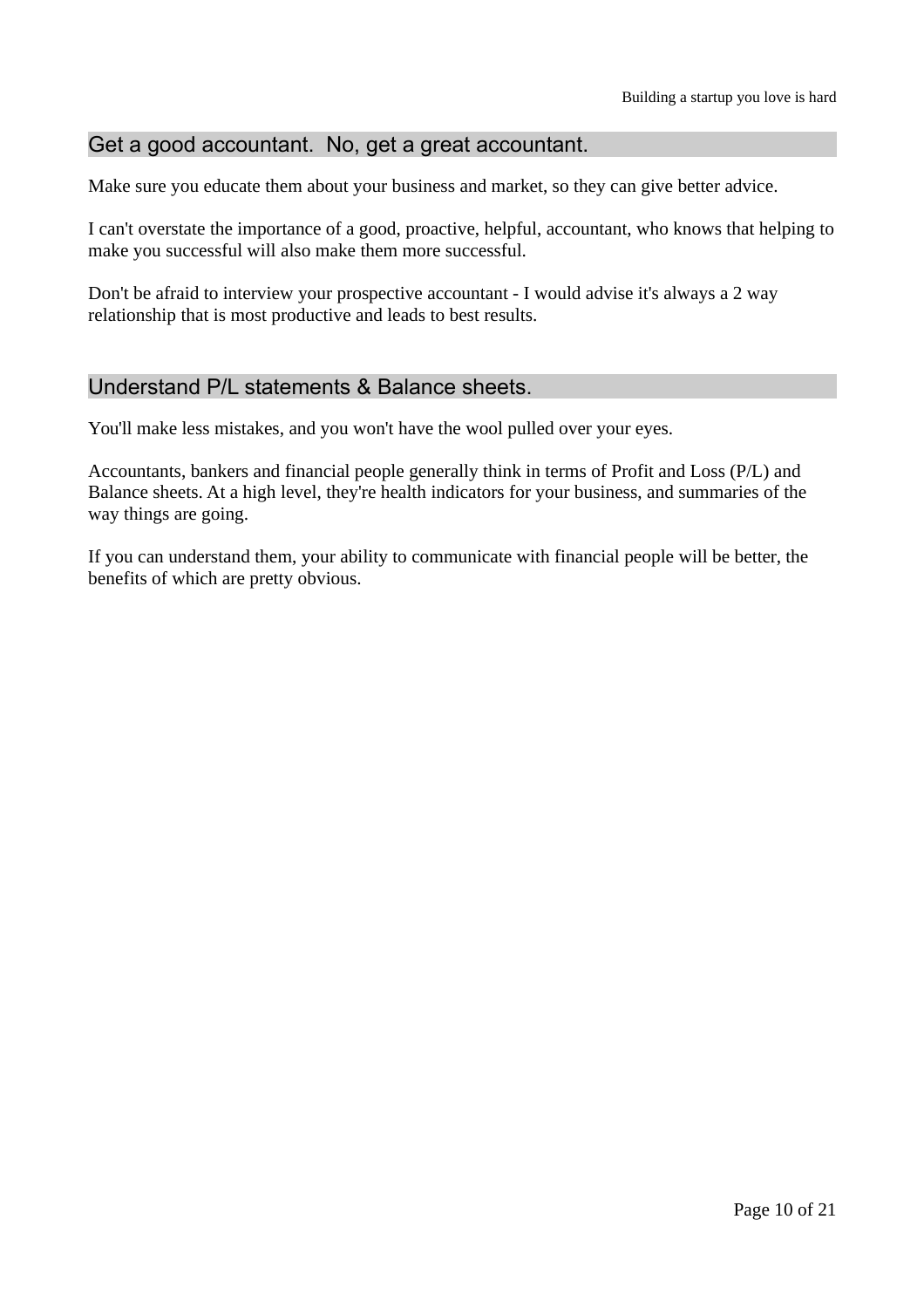## Grow to become more productive

## Roll the snowball uphill, this is not an avalanche.

I've seen very few people succeed without applying consistent effort. In the long run, persistence and continued effort pays off more than luck or brilliance.

## Business is won in inches, just like in sports.

Things seldom take as long as you hope they will, mostly twice as long, often three times longer.

Doing small things first wins trust, and leads to bigger things once trust is earned.

A sales cycle will typically take anything from 1 to 6 months to bear fruit, probably with a 10 to 20% success rate.

Prioritise the small things that will help you to close deals now.

#### Build processes wherever you can.

Give yourself the time to do the things you're good at.

Processes you can generally optimise on or find services for are around invoicing, banking, time sheets, sales cycle documentation, proposals, quotes and your daily routine!

## Abstract and automate wherever you can, you're not an ISP.

Use 3rd party service providers to make your life and administration easy.

Don't ever re-invent the wheel unless it makes sense to.

Evaluate cost and cost of time against periodic or once off service costs.

Examples are email, calendar (Google Hosted apps), customer support (eSupport), Project management (Basecamp), invoicing (Freshbooks)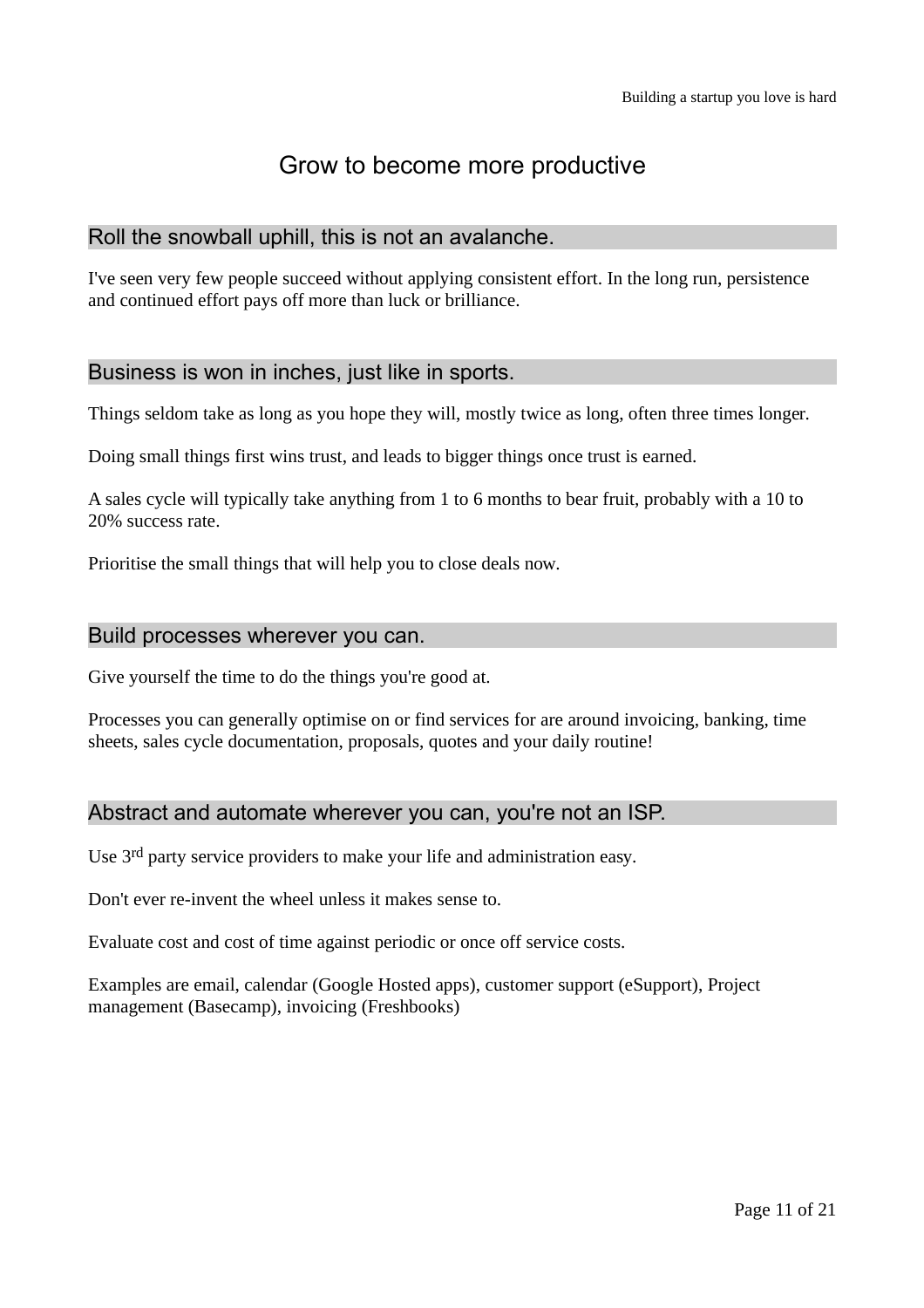## Practise the following principles in your life:

The 80/20 (or Pareto) Principle [http://en.wikipedia.org/wiki/Pareto\\_principle](http://en.wikipedia.org/wiki/Pareto_principle)

Kaizen <http://en.wikipedia.org/wiki/Kaizen>

**KISS** [http://en.wikipedia.org/wiki/KISS\\_principle](http://en.wikipedia.org/wiki/KISS_principle)

Getting Things Done (GTD) <http://en.wikipedia.org/wiki/GTD>

The 7 Habits of Highly effective people http://en.wikipedia.org/wiki/The Seven Habits of Highly Effective People

Eat your Own Dogfood [http://en.wikipedia.org/wiki/Eat\\_your\\_own\\_dogfood](http://en.wikipedia.org/wiki/Eat_your_own_dogfood)

## Become a Jedi Master at getting things done. Be like Yoda.

Start now. You will never find the right time to start.

Most successful people I know have some sort of system they use to keep the stuff in their head from exploding. I've found that GTD with a few mods (80/20 for context and Kaizen for progress) is a good system for keeping me sane and on top of things.

#### Know your limits. Push your limits.

#### **Know:**

- 1. how much sleep you need to function effectively?
- 2. your skills around dealing with people so you can get help when you need it.
- 3. how good you are at negotiating so you can improve or hire someone better than you at it.
- 4. what you're good at so you can keep doing it.

Don't make the age old mistake of assuming you're best at everything. When you know what your limits are, you can explore them, to push them back.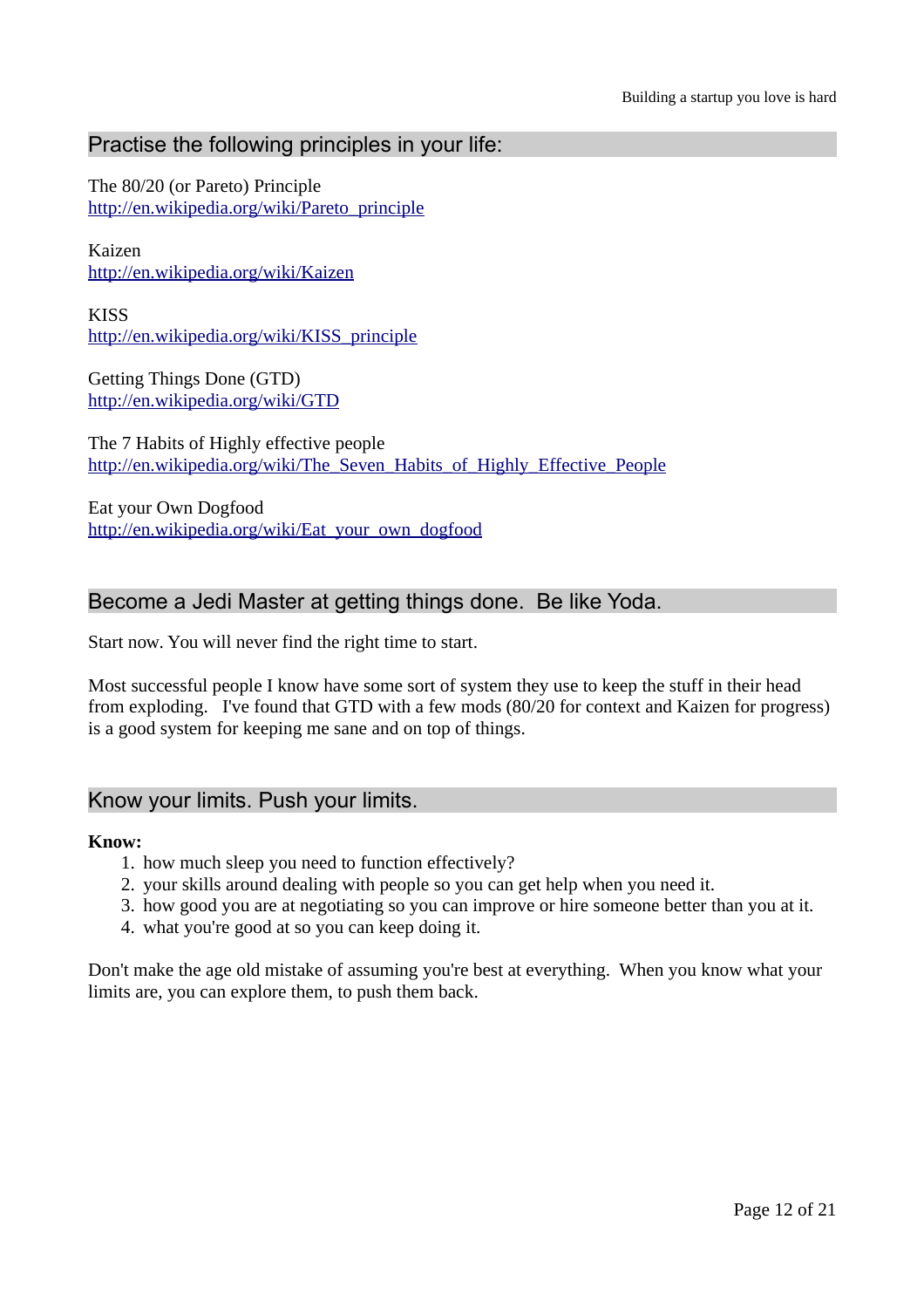## If you can at all, implement systems before you start.

This **will** save you time and money.

#### **A system can be:**

- 1. as simple as a checklist of things to do for a specific outcome, like SEO items or setting up a new client on your server;
- 2. more detailed like creating document templates which will support your business processes (RFP, costing, quotes, spec docs, resourcing, timesheets, invoices, manuals etc etc);
- 3. or more involved like setting up Salesforce.com specifically to suit your business, to setting up an accounting or banking package that gives you the reports you need to assess financial situation

Of course, in the heat of a start-up you might never get to it in advance, so this may be called wishful thinking. But the week or so doing this will pay off in the long run you'll sleep more, get more real work done, and you'll feel like you're keeping the ship in the right course.

Always err on the side of simplicity; abstract the system so it can be used in as many scenarios as possible; use spreadsheets before buying expensive packages; and do backups!!!

## Do one thing at a time and do it well. Focus like a laser.

Ready to revolutionise your productivity?

Learn to tell the difference between distractions, actions, projects and priority.

Learn to focus on one thing at a time and to do it well.

Once I became comfortable with saying no politely, this one simple thing freed up mental energy, focus, time and ultimately enabled me to get more done. Took me 10 years to allow myself to do it though. Learn to say no.

## You'll need to work insane hours sometimes. Deal with it.

I've not yet met a business owner who did not work until the wee hours either regularly or often enough for it to show physically.

So, like the soldier, practice and be strict about getting regular sleep when you can because at some stage you're going to need to dip into your sleep bank account and use it to help you get through stressful and sleepless nights.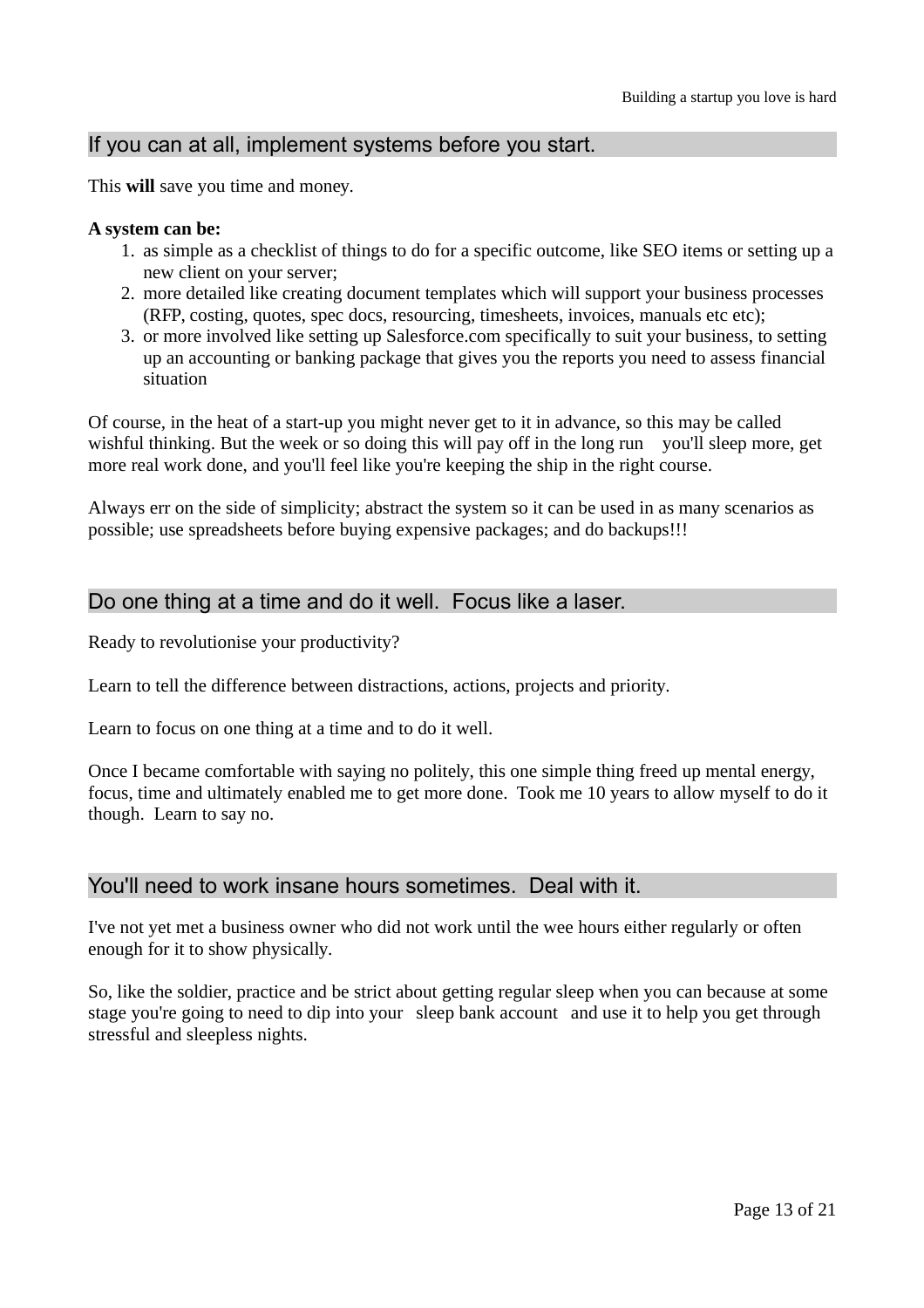## Tequila isn't good for Mondays. But Fridays are fine.

This is really just a nice way of saying that you need to be able to let your hair down and have fun from time to time; but that shouldn't come at the expense of your ability to perform the next week.

So hit the tequila (or better put, your poison of choice) on a Friday, rest up on the weekend, then hit the ground running on Monday.

## Exercise. You'll handle stress better.

What is important is that you exercise regularly, not what exercise you do.

Make sure you sweat and do it often enough to make you sleep well at night.

You can also use exercise to break up work periods, so you come back fresh.

Aim for 3 x weekly, build up to 5 x weekly.

## Model your time, productivity and billing. Graphs will help spot trends.

Your job as a business owner is to reduce inefficiency and optimise efficiency. If you're able to model accurately what your time is worth with respect to your business and cashflow, then model that against productivity and your billing, and you'll be able to spot and rationalise weak spots much faster than if you let them hit you in the face. Promise.

The simplest thing you can do is ask yourself the following questions, then answer them as honestly as possible:

- 1. How much time do I spend working on average per day?
- 2. How much of that time do I spend doing something that will benefit my business?
- 3. How much of that time can I directly attribute to revenue? [ service business ]
- 4. How much of that time is making an effect on my product? [ product business ]

Use spreadsheets to model resources against billing as far in advance as possible, so that you can predict cashflow and resource fluctuations in advance, and plan to mitigate them.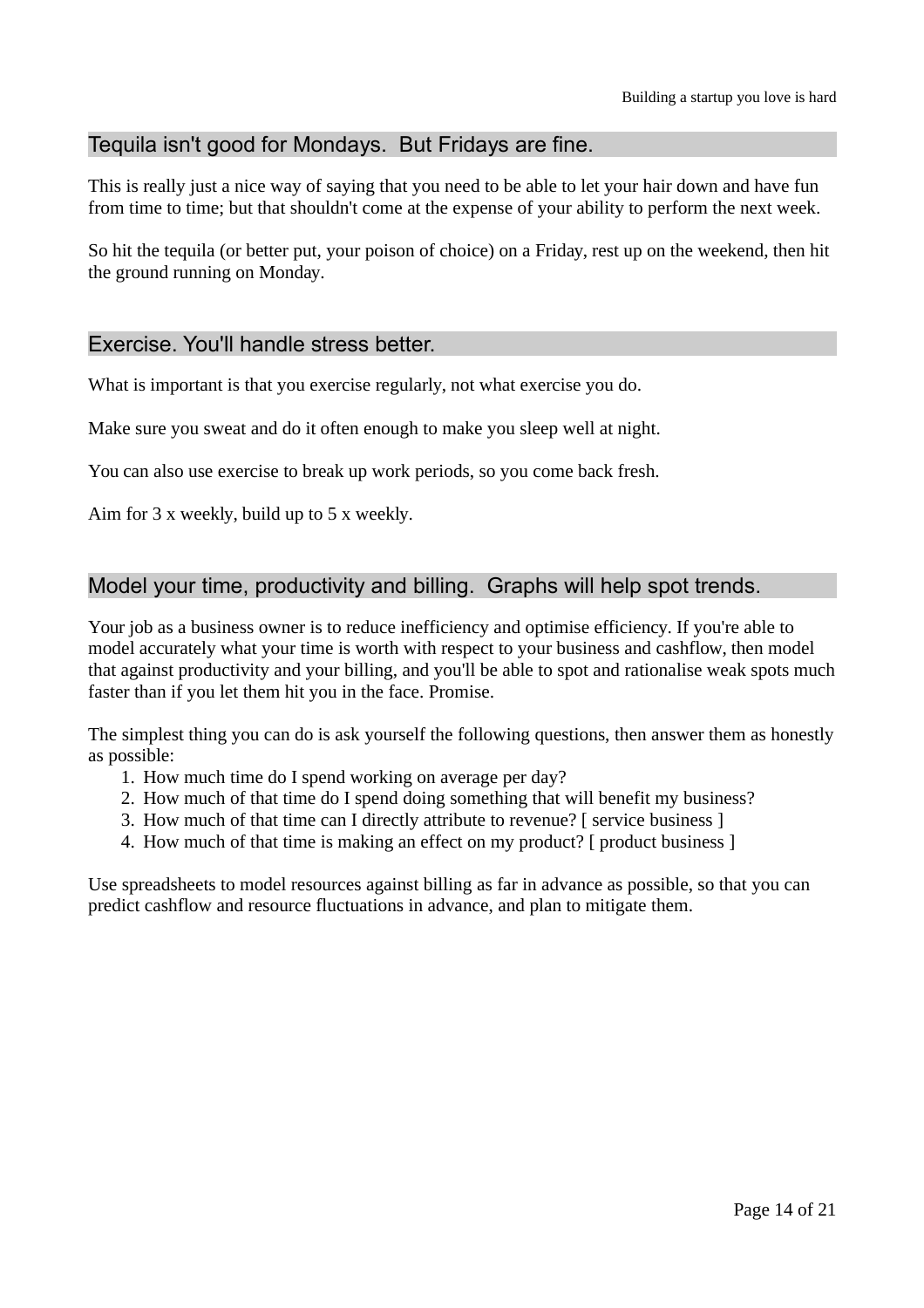## Find your balance

## Your life won't be normal, accept it.

Dont use your normal friends as your benchmark, they're generally not working under the same conditions you'll be.

Find other people like yourself where you live, to give yourself a balance.

Start or join a business group to discuss the stuff you're going through.

## Strive to find a work/life balance.

Everyone will find balance in different ways.

Clearly define what your balance is; check-in weekly or monthly (or what makes sense for you) to make sure you're getting there.

Often your most important or rewarding work comes when you're subconsciously working on it in your off time.

A good example is the coder that finds the solution to his problem while in the shower.

\* Note: buy Crayola shower pens!

## Learn to push. Learn to relax.

Despite thinking that a work/life balance is necessary, I also believe that there are times when it's just not going to happen for you for whatever reason.

Learn to recognise these times and make sure you come out of them.

Similarly, when you're not in push mode, make sure you wind down and re-charge so that you don't run your internal personal battery down.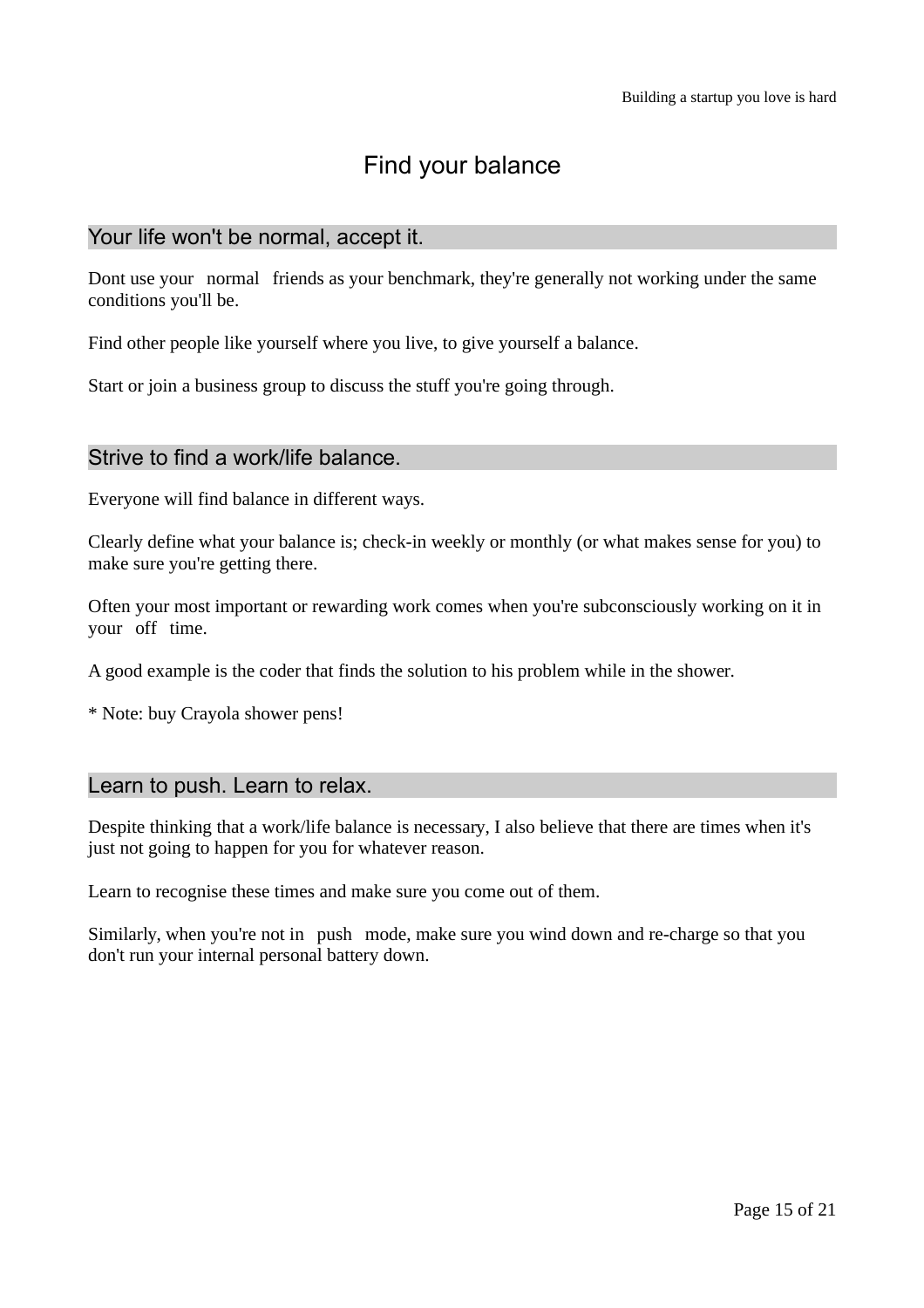## Get a life and / or business coach. Get advisors. Find a mentor you respect.

The best thing you can do for yourself is to acknowledge that you're not perfect. Everyone can improve in some way.

With that comes the realisation that other people who are perhaps older and more experienced than you, might also be willing to share their knowledge with you.

Having trusted people on the outside of your situation might also help you to see things clearer.

Most local successful businessmen will happily give up a lunch every month to 6 weeks or so, to help someone who is proactive and willing to learn. Find those people!

## Reward yourself. You deserve it.

One of my deepest regrets is that I haven't given myself permission to reward myself for all the work I've put in. I've lived for a long time in a state of delayed gratification I'll go on that holiday to Greece when X happens ; I'll buy that camera I've had my eye on for two years when I have no debt ; I'll buy myself that TV for Christmas next year - sound familiar?

So, my recent learning is to let go and reward myself sometimes. I'm happier and more content, even though I may have spent more money this month that I wanted to.

In the short term, being happier and content affects your life in so many other ways it's worth it.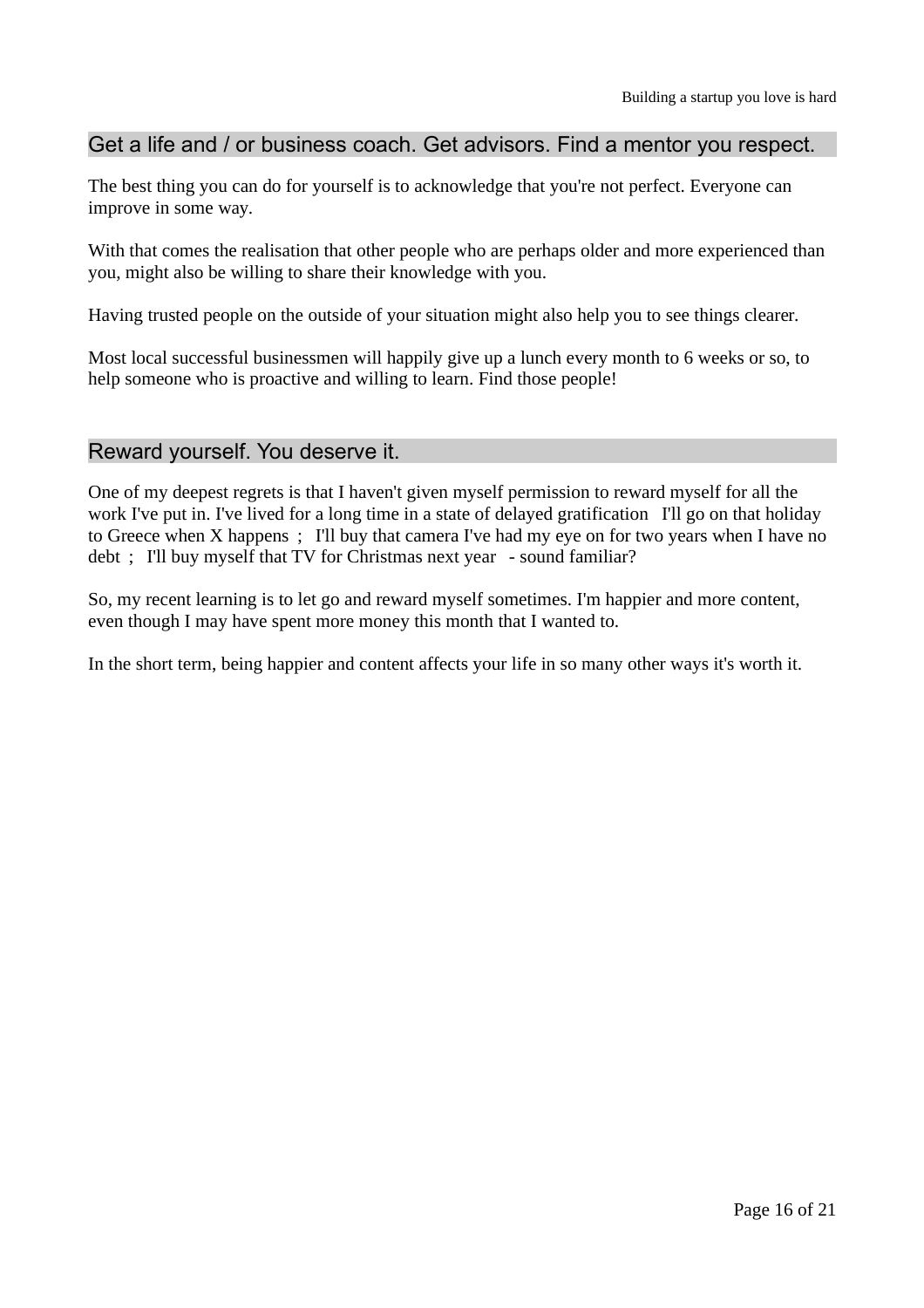## Learn fundamental business skills

## Ideas are cheap. Execution is everything.

*If I had a pound for every idea I've either dreamed up myself, listened to someone talk about, or watched unfold into some sort of project or business, I would have more money in the bank than I do now!*

My key learning in this is that it's not really about the idea that you have, or how great it potentially could be. We all have potential. We can all be great. We can call make money. Very, very, very few ideas are unique, and with most ideas there is someone somewhere else in the world already doing it..

What's more important is how you execute on the idea, and how much value you create with your executed idea.

Execution involves people, product, often money, persistence, a market to attack and it seems the best ideas have a combination of buzz and marketing better than the competition. Value means you solve a problem enough for people to want to engage with you or your product.

## Learn to network. Become great at it.

I can't stress enough how important this is. Learning to do this well is a lifelong skill that will always benefit you in business.

**Always** be genuine, start relationships you aim to maintain, never abuse peoples trust, and always remember that you have two ears and one mouth which means you should use them in equal proportion!

## Good people are your most important asset, absolutely.

They're generally the largest cost to business, but more important than pretty much everything else.

- 1. Will you invite them to lunch with your team?
- 2. Would you introduce them to your Mom and Dad?
- 3. Would you go into battle with them?

## Know what your role in the business is. Play to your strengths.

Know what your strengths are. Then recruit around that first.

This seems obvious but many people end up doing stuff they didn't intend to from the start. It's natural to try to retain control by doing everything, but you'll soon reach a point where you just can't do it all. The best thing you can do is to find people that compliment you in other areas.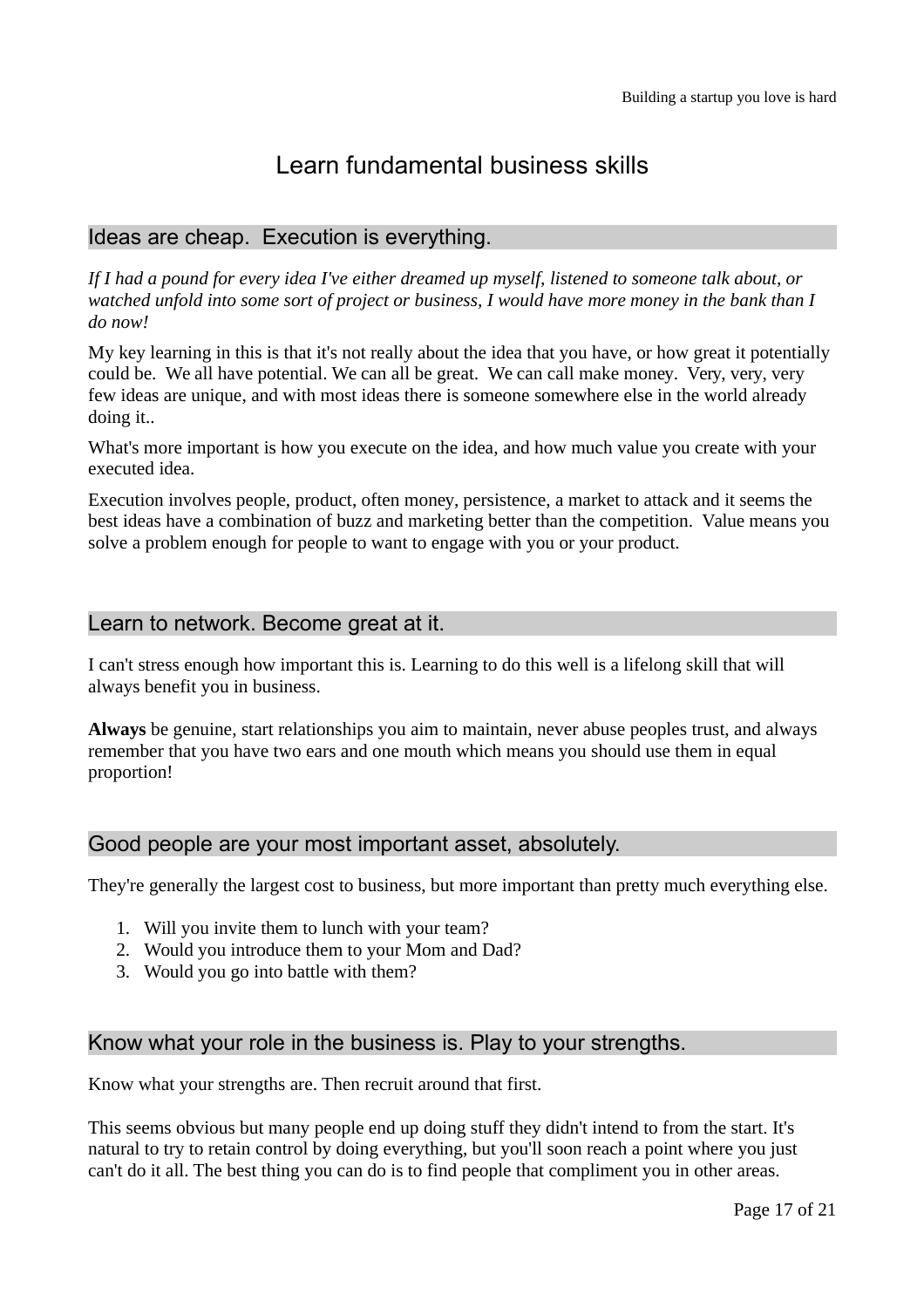## Focus on your important relationships. Who are they?

I'll wager the relationships that are not important in your life are not going to be for a while, so don't focus on them.

Make sure you keep in touch with your family, good friends, accountant, bank manager, and partners.

## Understand why you're good at what you do.

Once you've done that, learn to communicate it to your parents, then your grandparents.

If you don't understand what you're good at, and why, then how are you going to get someone to see it for themselves?

Buyers buy for themselves, mitigating against their fears they don't buy for a skillset or go for acronyms. If you can explain this to someone so it's easily digestible and easy to remember, then you're onto something.

#### **For example:**

I specialise in building CMS solutions that are well structured, portable on most any server, properly documented, easily maintainable and futureproof ; is better than I'm a php coder that does CMS solutions .

I've worked on large scale LAMP community sites, building out code and infrastructure to manage Alexa 5000 ranking traffic , is better than I've worked on some cool stuff for community sites .

## Find, create, develop an outstanding elevator pitch.

Practice this until it's second nature.

You should be able to explain to someone what you do in about 20 seconds, and it should be interesting and unique enough for them to remember you and it. If it doesn't do that, go back to the drawing board.

Practise on people who do not work in technology.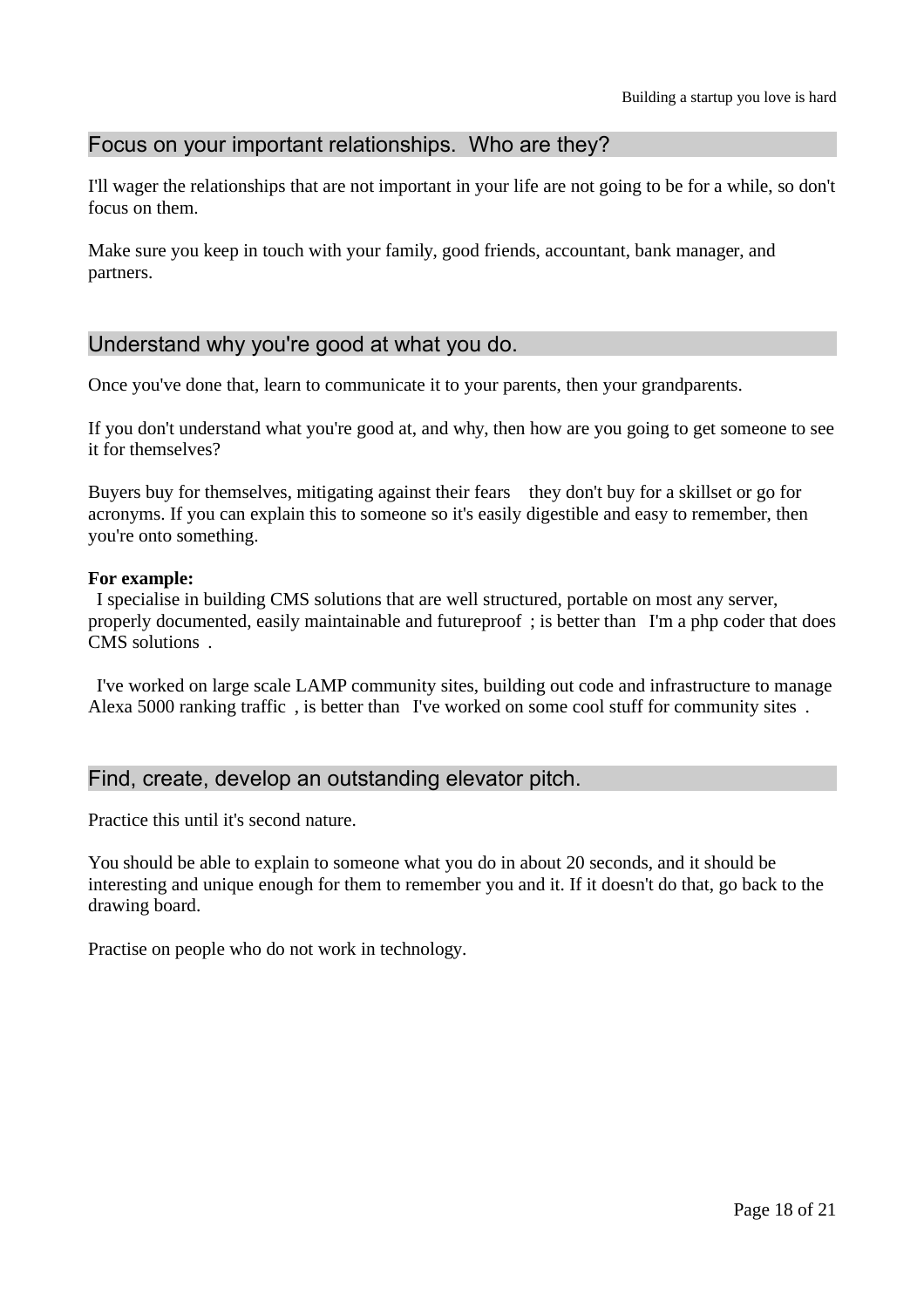## Keep learning. Keep moving.

I believe that individual stagnation is the killer of personal progress. Continually learning is one way to stay sharp, and IMO no one has nothing to learn. Staying in one place too long breeds comfort zones and complacency.

If you're in a comfort zone, ask yourself how long you've been there for, and why? If you're complacent, then you need to ask yourself where that will get you?

## Shave more. Be more aware of the image your project.

Also, invest in good shirts and shoes. Wear those shirts to meetings. It works.

I'm the last one to do the above willingly. I'm far happier barefoot and in the bush, wearing shorts and a t-shirt. Problem is I'm now in London.

In my experience, people give you more respect and credibility if you look the part relative to them, so learning how to clean up and present yourself is a lifelong skill that will help you more than you estimate.

## Get your bank manager to send you wine once a year.

My father once said that you should know two people really well in your life; your wife, and your bank manager... If he's sending you wine, it means he values you and your business.

My experience of this is that if you have a good relationship with your bank manager you're more likely to be able to get out of cashflow scrapes if you need to, as well as get access to other banking facilities that you wouldn't if your bank manager wasn't your fan. Make sure it's good wine, not cheap rubbish!!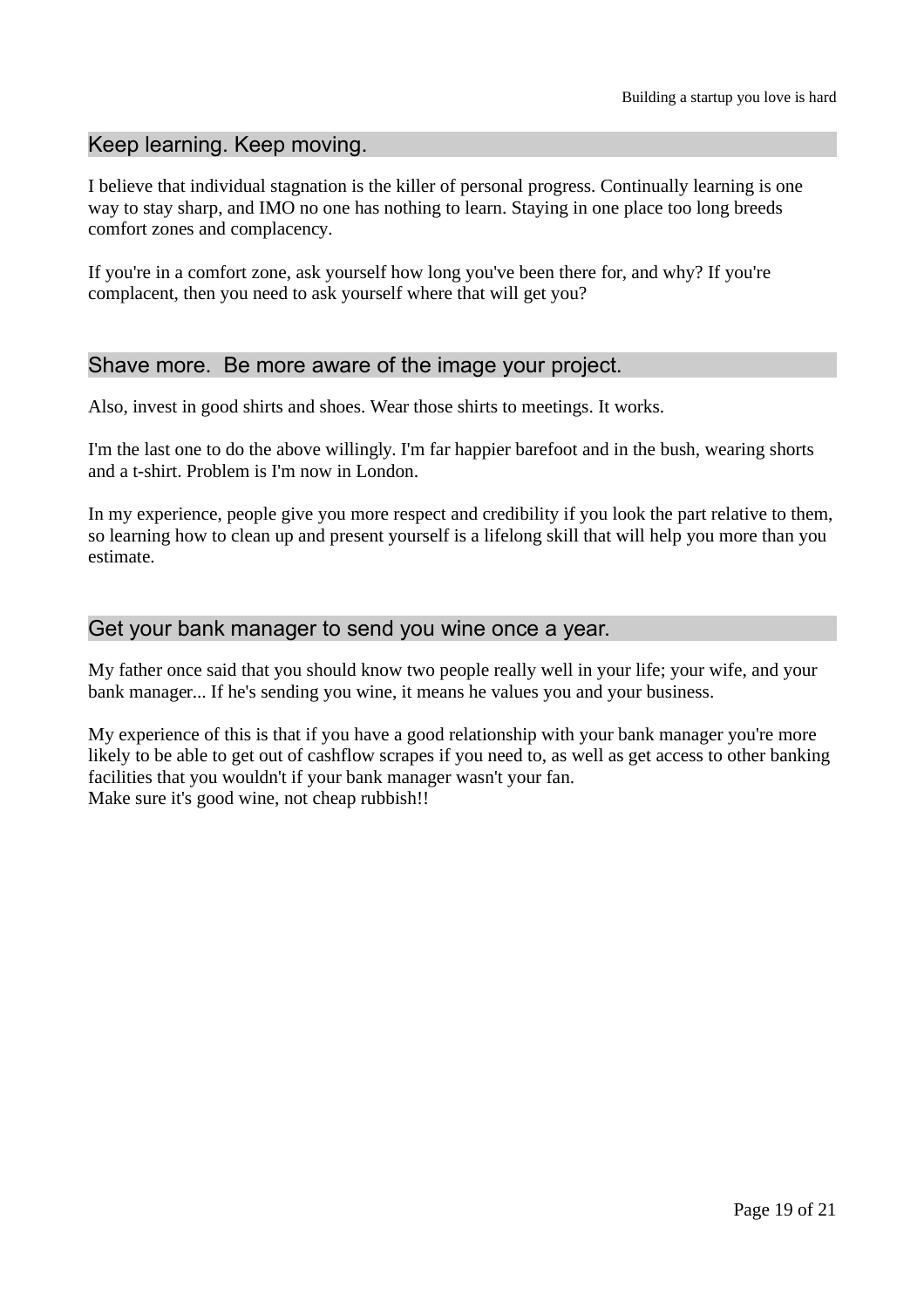## Backup regularly. You've been warned.

I once lost 2 years of work and emails when a hard drive crashed on me. I've also had to piece together files and data the hard way, after not doing regular backups then doing something stupid like deleting the wrong files when tired. We all have our horror stories...

Disks are so cheap now, and USB 2.0 and Firewire transfer speeds are fast enough to move pretty much any data at acceptable transfer rates, so there really isn't an excuse to have backups of any data you don't want to lose.

- 1. I recommend 2 or 3 backups (I have one disk at home, and two at work), plus a working disk (your current hard drive). Some might say 3 is overkill, but I sleep better at night.
- 2. If you have source control, make sure you back that up too.
- 3. Run daily cron jobs to backup your databases online or in the office.
- 4. Backup important stuff daily, especially if it changes often.
- 5. Do a complete backup before travelling.
- 6. Put stuff you want to archive onto DVD's so they're always there.
- 7. I've used Second copy and Syncback on Windows for years now. They're great.
- 8. I'm now using Rsync on Linux without a problem. I've also created bash scripts that automate everything for me which is free and works well.